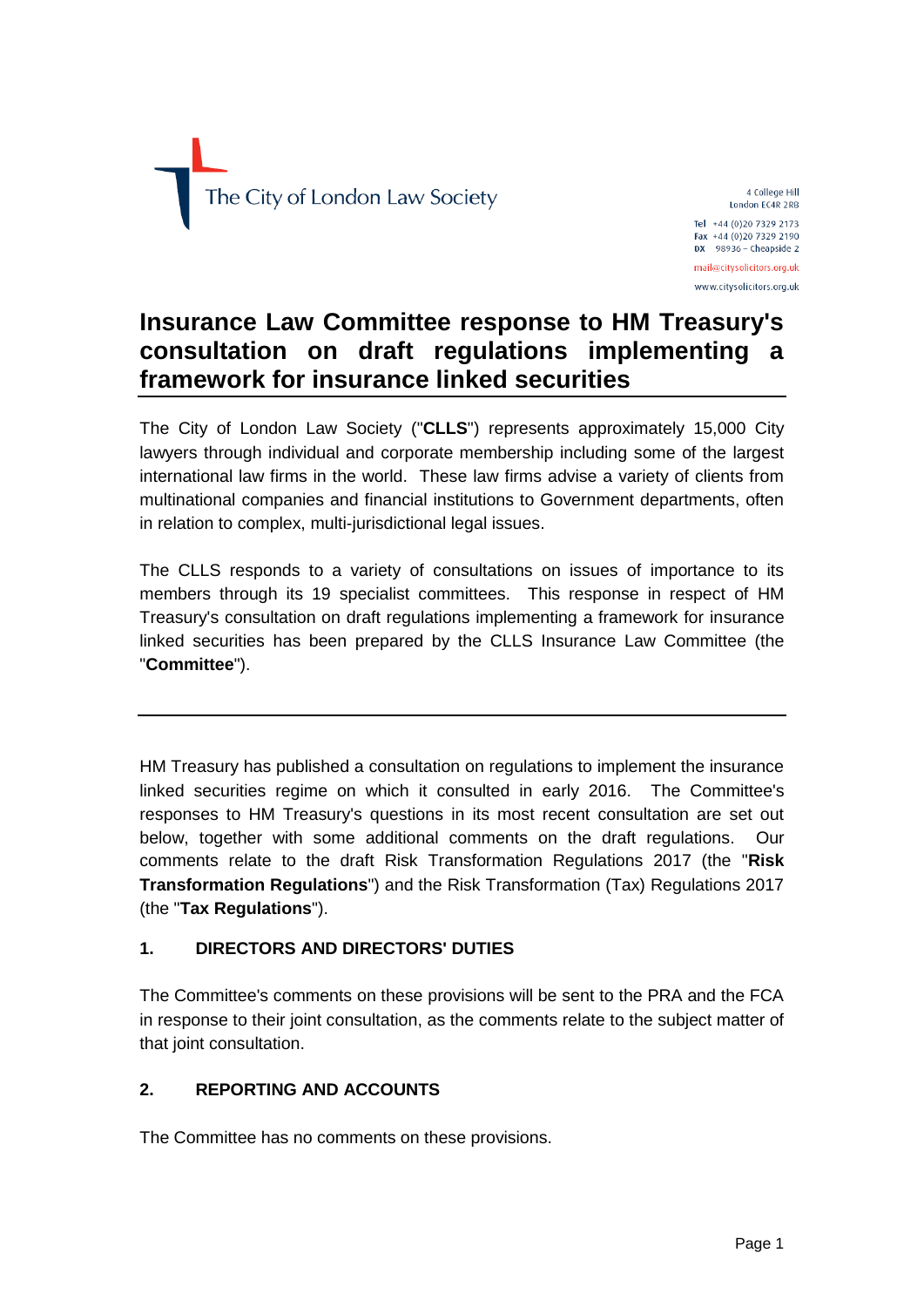# **3. AUDIT REQUIREMENTS**

The Committee has no comments on the proposed audit requirements or on whether a reduced disclosure regime might be appropriate.

#### **4. INSOLVENCY**

There are three potential insolvency scenarios, namely (i) the insolvency of one (or more) cells, (ii) the insolvency of the core and (iii) the insolvency of both the core and one or more cells. We believe that the issues arising where a cell goes into liquidation or administration, but the core remains solvent and continues to operate, are relatively easy to address, and are largely dealt with in the Risk Transformation Regulations.

The position where the core goes into liquidation or administration may, however, require further consideration, as it will be important to ensure that the stakeholders in each cell can be satisfied that the administration or liquidation of the core will not have an adverse impact on the ongoing viability of that cell.

We believe that there are two specific measures which may assist in providing such stakeholders with the comfort that they will be looking for.

i. The first would be to provide in the Risk Transformation Regulations that any administrator or liquidator of the core would be required to continue providing services to each cell, on the same basis that they were provided prior to the core going into administration or liquidation.

This amendment would mean that the stakeholders in the cell could be reassured that any administrator or liquidator of the core would, provided that the cell continued to comply with its payment obligations, continue to provide services as before, unless and until the cell in question is dissolved, transferred or finally wound-up.

We are making this proposal as concerns may arise where sub-paragraph 2(4) of Schedule 3 to the Risk Transformation Regulations is disapplied in circumstances where the administrator of the core is aiming to rescue the core as a going concern. We assume that the legislative expectation is that, in such circumstances, the administrator of the core would be seeking to maintain the existing relationship between the core and the cell(s), but stakeholders could be concerned that the administrator might technically be permitted to try to impose new charging structures on the cell(s), in order to improve the prospects of rescuing the core as a going concern, and that this would unfairly prejudice the stakeholders in the cell(s).

ii. The second measure, looking at essential supplies provided by third parties, would be to make it clear that the provisions contained in Section 233A of the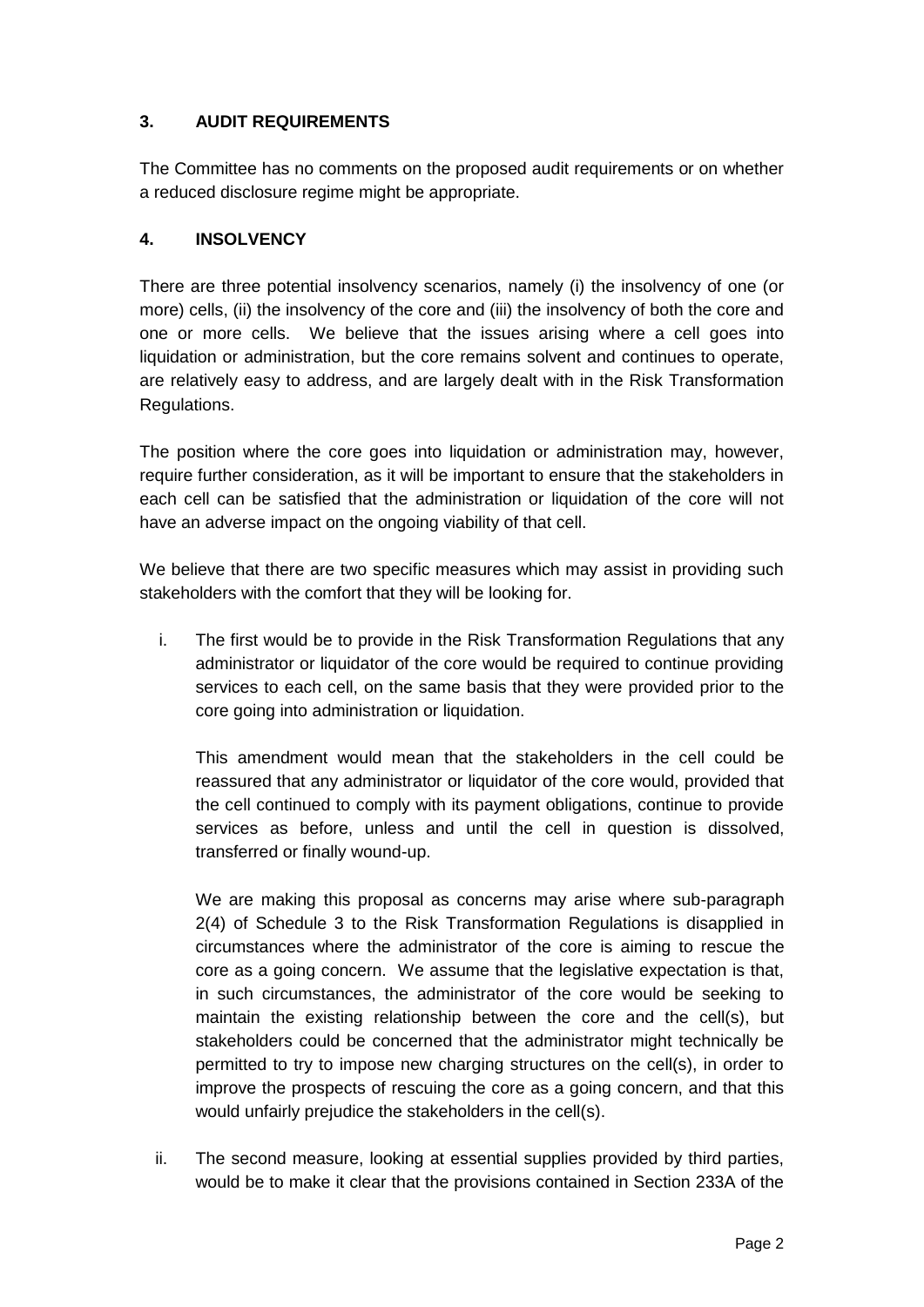Insolvency Act 1986 (the "**IA**"), which are intended to ensure the continuation of essential supplies to a company in administration, should also apply to cells. This would mean that a contract entered into on behalf of a cell should not be terminable because either (i) the cell goes into administration or (ii) the core or another cell goes into administration.

Our concern is that Section 233A was drafted assuming that the company had entered into a contract. It did not contemplate the current situation, where contracts would, under Regulation 55, be entered into on behalf of, rather than by, that cell. We do not believe that a cell should be deprived of the statutory protection provided to other entities which go into administration simply because of the specific contractual mechanics inherent in the protected cell structure.

There is clearly some overlap between these two proposals, but the key difference is that the requirement that the core should continue providing services would apply whether or not the cell was in administration, while the minor technical modification to Section 233A would only apply where the cell was in administration.

While these are the most significant insolvency related issues, we have identified a number of more technical insolvency points which might helpfully be addressed, in order to both increase clarity and speed up the process. These are set out in the Schedule to this response.

# **5. THE COMMITTEE'S ADDITIONAL COMMENTS**

# **(a) Classification of an ISPV**

The consultation papers refer to an ISPV's debt issuance "*or other funding mechanism*". If it is contemplated that ISPVs can raise funding from investors otherwise than by issuing debt, then consideration will need to be given to whether (i) such arrangements could constitute a collective investment scheme (a "**CIS**") (for the purpose of Section 235 of the Financial Services and Markets Act 2000) and (ii) the ISPV could be characterised as an alternative investment fund (an "**AIF**") under Directive 2011/61/EU of the European Parliament and of the Council of 8 June 2011 on Alternative Investment Fund Managers (the "**AIFMD**"). In either case, this would have a regulatory consequence for how the ISPV would need to be operated and marketed.

Most repackaging transactions seek to embed a debt to ensure that they do not fall to be characterised as a CIS or AIF – this is intended to avail themselves of exemptions that are available. Rights or interests of investors in instruments creating or acknowledging indebtedness of the kind specified in Article 77 or 77A of the Financial Services and Markets Act 2000 (Regulated Activities) Order 2001 (the "**RAO**") are exempted from being a CIS (subject to some additional requirements). There is also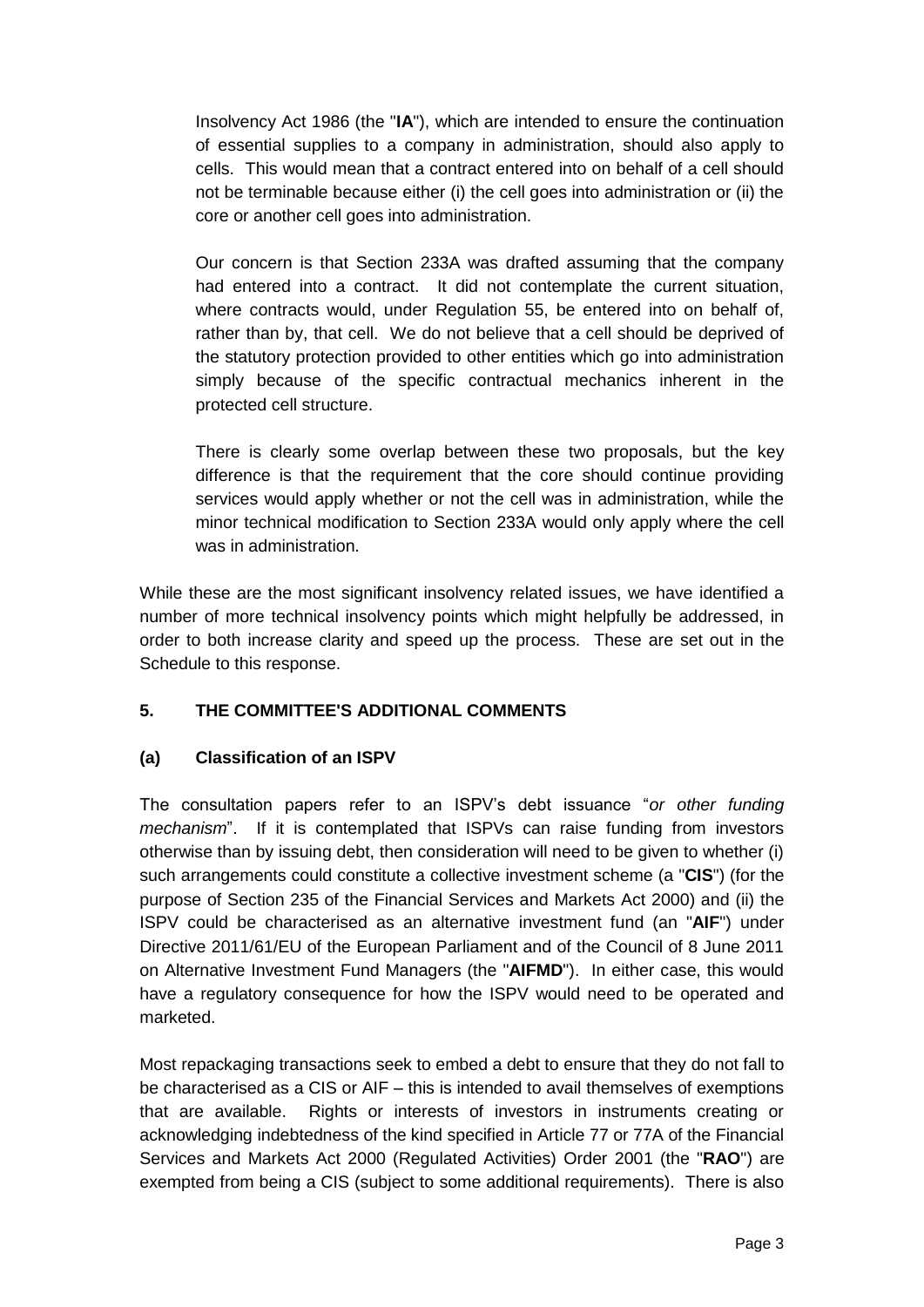PERG guidance indicating that, in general, an issue of debt securities will not be an AIF.

Although not clear-cut in its application to all SPV-issued securities, the FCA has stated that until they receive further clarification from ESMA, they will assume that debt securities which fall within the CIS 'debt exemption' are not AIFs.

Accordingly, if the ISPVs are potentially issuing something other than debt, there will need to be some other route to exempt them from being a CIS or AIF (assuming this is HM Treasury's intention).

# **(b) Regulated activities**

It is unclear what could fall within the definition of a "*non-Solvency 2 transformer vehicle*". A "*special purpose vehicle*" is defined in Solvency II as an entity which funds its exposure through the proceeds of a debt issue etc "*where the repayment rights of the providers of such debt or financing mechanism are subordinated to the reinsurance obligations of*" such entity. This suggests that if the risk is assumed under an arrangement which is not a reinsurance obligation it is not a "*special purpose vehicle*" but it could still be a transformer vehicle (and accordingly a "*non-Solvency 2 transformer vehicle*"). Is this HM Treasury's understanding of what a "*non-Solvency 2 transformer vehicle*" is?

The Committee also considers that the definition of "*insurance risk transformation*", as contained in regulation 4(3) of the Risk Transformation Regulations, could be tightened.

# **(c) Taxation**

# Regulation 4(2)(b): Excess Investments

The effect of regulation 4(2)(b) of the Tax Regulations (coupled with paragraph (3) of regulation 4 of the Tax Regulations) is to withdraw the corporation tax ("**CT**") exemption granted by paragraph (1) of regulation 4 of the Tax Regulations if and to the extent that a qualifying transformer vehicle holds more investments than it needs to satisfy the "fully funded requirement" imposed on the vehicle by relevant regulatory law. That means, presumably, that any profits or gains deriving from the ownership or disposal of such excess investments should be exposed to CT in the normal manner.

We propose that some tolerance or margin should be included in this restriction on the exemption (in addition to the 30-day rule in paragraph (3) of regulation 4 of the Tax Regulations) as it may otherwise be difficult for the ISPV to tread the line between ensuring that it is fully-funded but that it does not have any excess investments. This could be achieved, for example, by extending the basic tax exemption to investments which, although technically exceeding the minimum level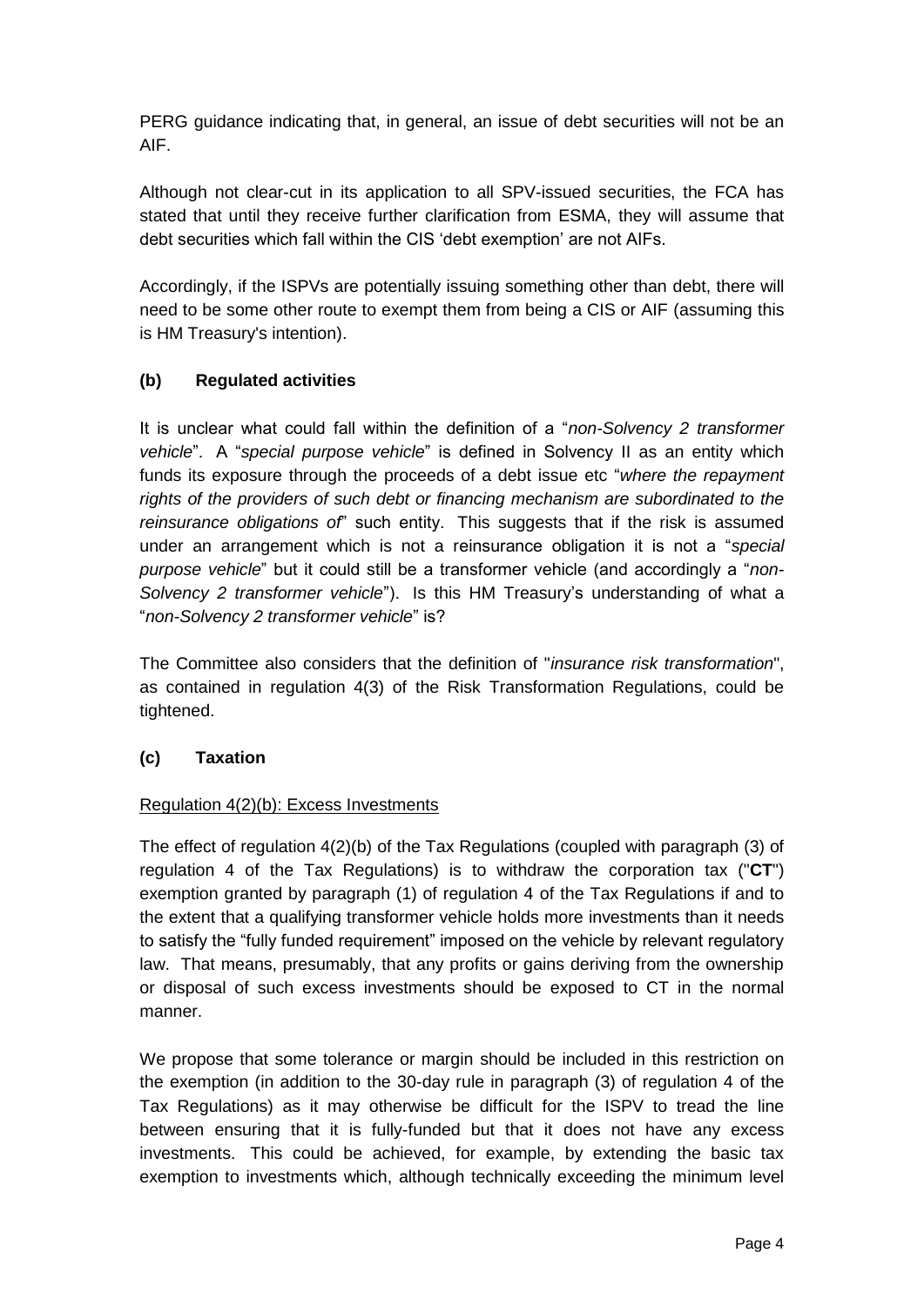of investments required to satisfy the fully-funded requirement, had nonetheless been obtained solely in order to safeguard continuing compliance with the fully-funding requirement and whose aggregate value did not exceed, by more than a specified percentage, the aggregate value of the investments needed to satisfy the requirement.

#### Compliance/Anti-avoidance Infringements: regulation 6 regime

#### *Collective approach to sanctions*

Although an ISPV would be a single legal entity, commercially the cells would operate on an individual basis and it would therefore be preferable and more in line with the commercial reality to apply the sanctions regime in regulation 6 of the Tax Regulations to each cell as if that cell were a separate company.

#### *Impact of a single failure*

We note that under the Tax Regulations a single failure to satisfy a single one of the three Conditions prescribed by regulation 6 of the Tax Regulations causes the ISPV in question to forfeit the tax exemption granted by regulation 4(1) of the Tax Regulations both for the accounting period in question and for all future accounting periods. We propose that a more proportionate regime should apply under which only a breach of Condition C in the Tax Regulations would be viewed as a major breach leading to automatic forfeiture of the tax exemption. Occasional/ remedied breaches of Condition A should not automatically lead to a loss of the tax exemption but might cumulatively do so. We do not think that breach of Condition B should lead to forfeiture of the tax exemption – discussed below.

# *Condition A*

Condition A states that a qualifying transformer vehicle will forfeit its tax benefits if a particular investor in the ISPV both holds more than 20% of the "*insurance risk transformation investments*" and is "*connected*" for tax purposes with the insurance company (or other entity) which was the cedant of the risk assumed by the vehicle.

It is not entirely clear what constitutes "*insurance risk transformation investments*" for these purposes – i.e. do they include shares issued by the core and do they include both non-voting shares and debt securities issued by the cells? It is also not clear whether the 20% limit applies on a cell-by-cell basis. The Committee considers that if the shareholders of a cell which assumes risks from an undertaking are not connected to that undertaking and the shareholders are passive (e.g. have no voting rights in respect of the cell, as the Tax Regulations provide), regulations 4 and 5 of the Tax Regulations should not be disapplied. Accordingly, the Committee recommends (A) clarifying whether the 20% threshold in regulation 6(2) of the Tax Regulations applies to shares held in the core, the cells, or both, and (B) considering the circumstances in which regulations 4 and 5 of the Tax Regulations should be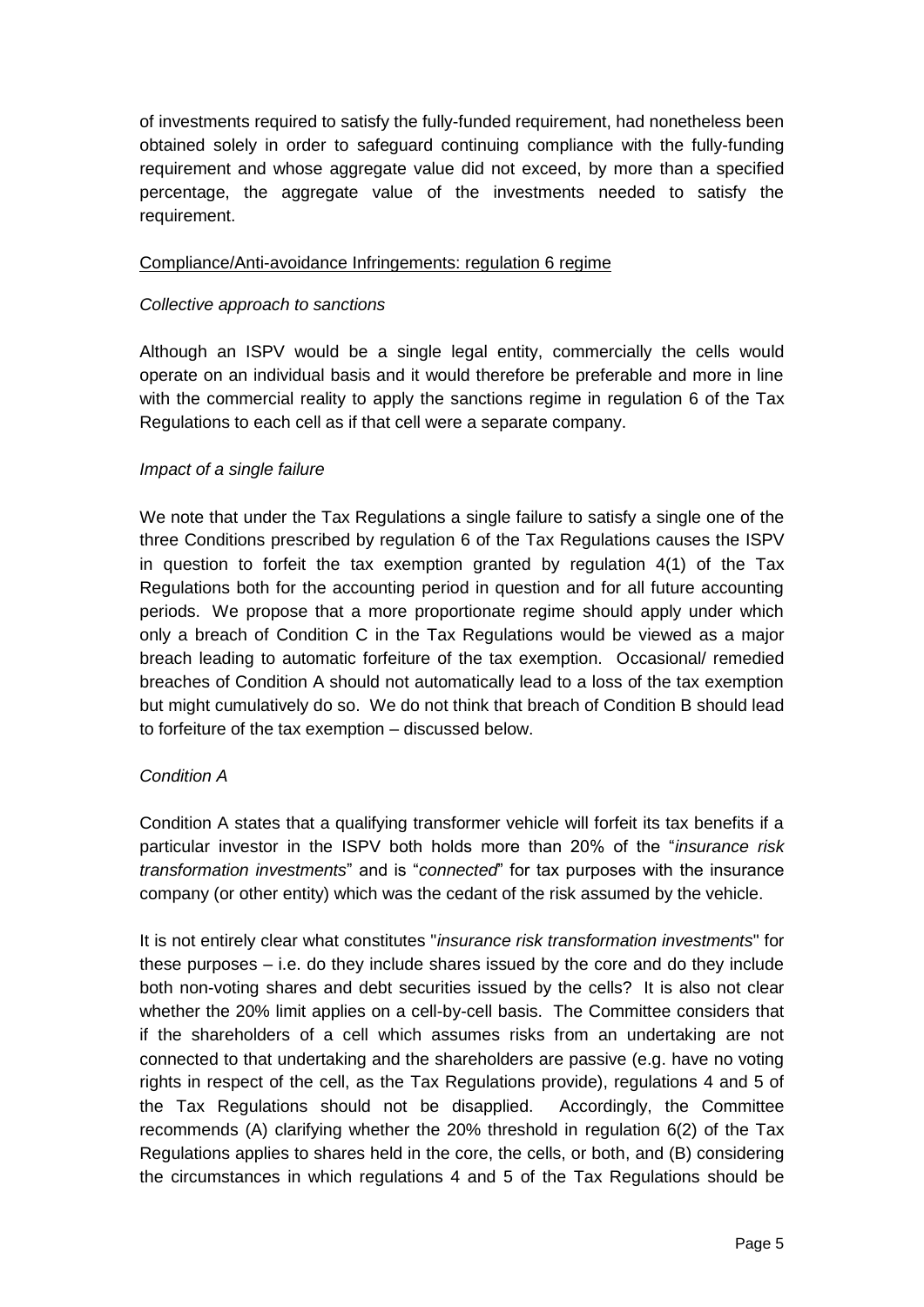disapplied. If the 20% threshold is to apply to the cells as well as the core, and if the sanctions regime is changed to apply on a cell-by-cell basis, it may be more appropriate for the 20% threshold also to apply on a cell-by-cell basis.

Furthermore, the absolute nature of the 20% limit may be problematic on start up where there are only a small number of investors if any of these are connected with the cedant. We think that a more flexible approach would be more practical, for example in line with the investment manager's exemption which would look at the average percentage interest in the PCC over an initial period.

# *Condition B*

Under Condition B, a qualifying transformer vehicle potentially loses its tax-favoured status solely by virtue of conduct which has resulted in one of the three compliance penalties specified in that Condition. Arguably these should not lead to a loss of tax status at all, rather the penalties themselves should be sufficient. It is inconsistent with the tax regime more generally to apply both a penalty and then a sanction for having incurred the penalty.

# *Condition C*

The phrase "*tax advantage*" within the Condition needs to be defined: either within the Tax Regulations themselves or, alternatively, by cross-reference to one of the definitions of that phrase elsewhere in UK tax legislation. In addition, the reference in Condition C to "*one of the main purposes*" being a tax advantage is potentially quite broad.

#### Losses and Group Relief: regulations 7 & 8 of the Tax Regulations

Regulation 7 of the Tax Regulations, as currently drafted, raises two unanswered questions:

- i. What will be the tax status of any losses accruing to an ISPV which is a qualifying transformer vehicle? Are those losses to be disallowed for tax purposes, so as to secure symmetry with the tax exemption granted to the profits of such a vehicle by regulation 4(1) of the Tax Regulations? Or will, by contrast, any losses incurred by a qualifying transformer vehicle be treated no differently from any other losses incurred by a company, for the purposes of potential offset against taxable profits realised elsewhere in accordance with the usual rules of UK tax law regarding the usability of tax losses?
- ii. What is to be the status of an ISPV for group relief purposes? Regulation 8 of the Tax Regulations makes it clear that a qualifying transformer vehicle cannot be treated as part of anyone else's tax group or consortium; however, will an ISPV in itself be regarded as a group for group relief purposes, so that losses incurred by the notional company represented by one cell can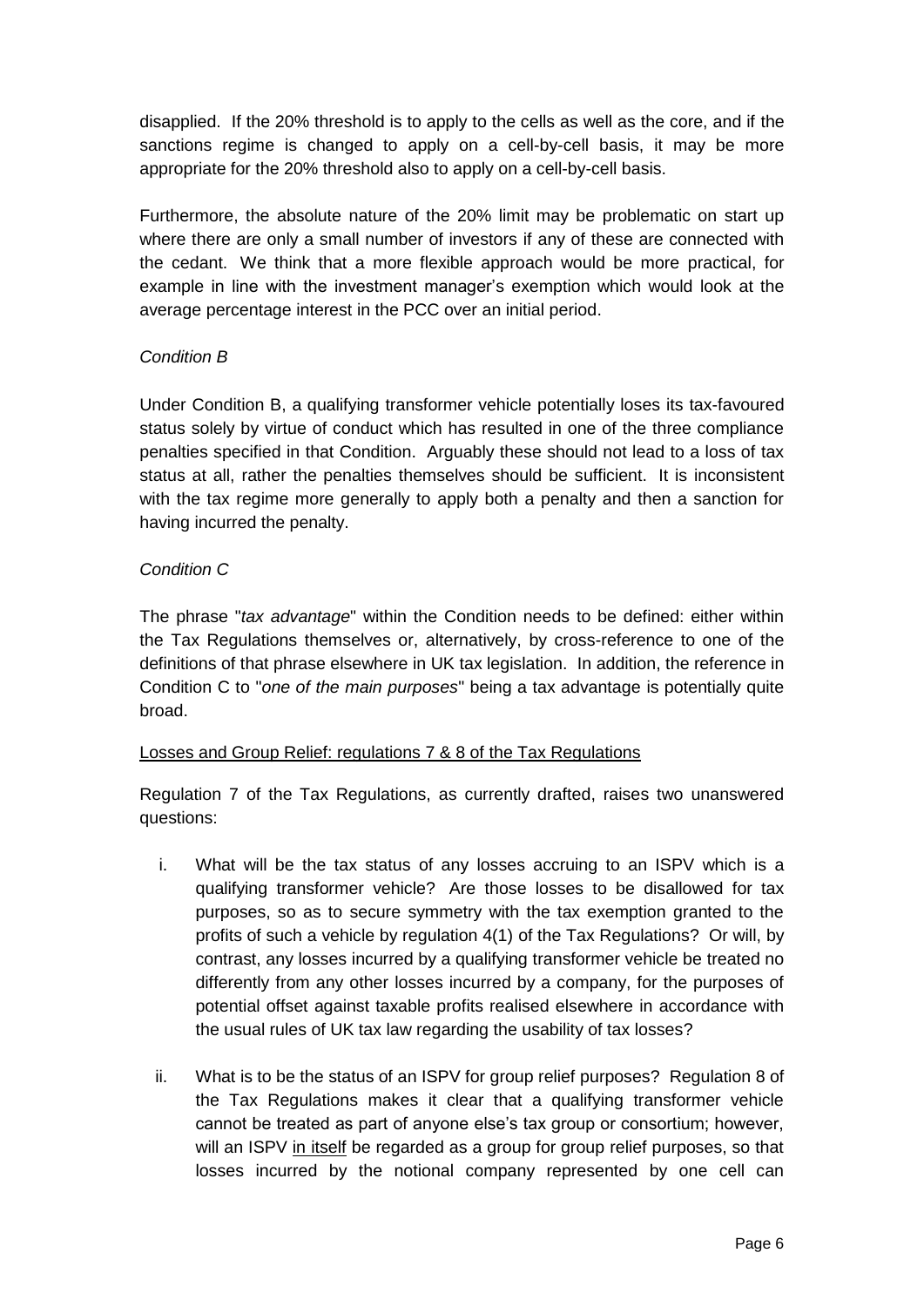potentially be set off against taxable profits realised by the notional company represented by another cell? The Committee considers that it may be possible to argue in favour of either result from a policy perspective but it would be helpful if the Tax Regulations were clear on the point.

# VAT

Any supply of investment management or investment advisory services to a transformer vehicle would, typically, be a supply which attracts VAT at the standard rate. Since all, or almost all, the activities of a typical transformer vehicle will constitute the making of exempt supplies for VAT purposes, none, or almost none, of that VAT will be recoverable by the transformer vehicle. As such, the VAT borne on the investment manager/adviser's supply will represent an outright additional cost for the vehicle. We question whether this is the right result, as it will have a detrimental effect on the competitiveness of the vehicle.

#### **(d) Transfers of business**

The Committee considers that HM Treasury should clarify whether the insurance business transfer regime in Part VII of the Financial Services and Markets Act 2000 would apply to an ISPV, i.e. whether all or part of the business of a cell could be transferred by way of a Part VII transfer.

18 January 2017 HFWLDN\38730262-2

© CITY OF LONDON LAW SOCIETY 2017 All rights reserved. This paper has been prepared as part of a consultation process. Its contents should not be taken as legal advice in relation to a particular situation or transaction.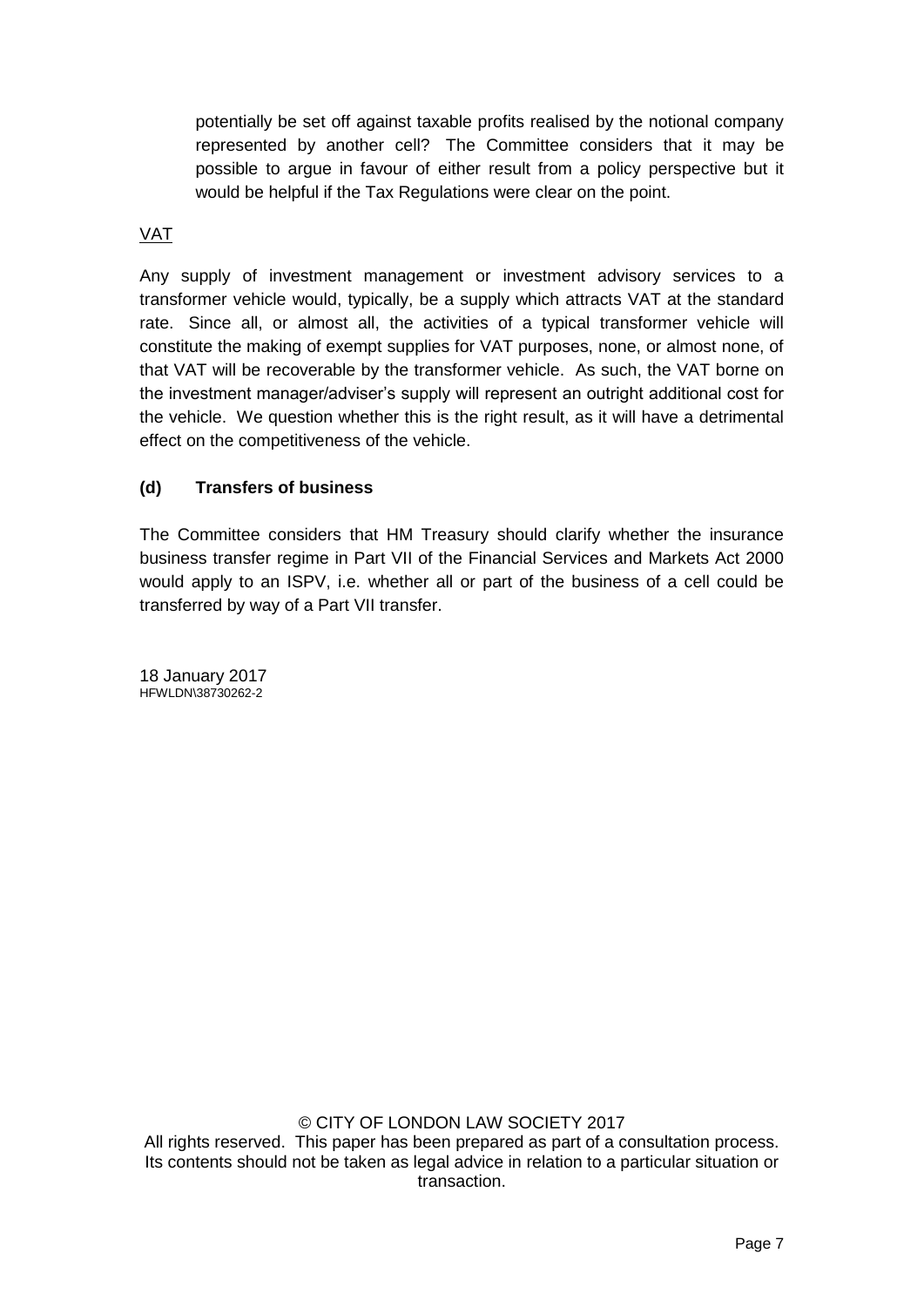#### **SCHEDULE**

(i) **Schemes of Arrangement:** Regulation 163(1)(a) provides that a protected cell company may not propose a voluntary arrangement (a form of statutory cram-down procedure). Permitting a cell or the core to be wound up as an unregistered company may, however, open up the technical possibility of such entities proposing a scheme of arrangement (another statutory cram-down procedure) instead.

This is because, under section 895(2)(b) of the 2006 Companies Act, a scheme can be sanctioned in respect of "*any company liable to be wound up under the Insolvency Act 1986*". This test includes companies which may be wound up under Section 221 IA as "*unregistered companies*". If the policy objective is to prevent protected cell companies from using statutory cramdown procedures, it would appear that Regulation 163(1) should be extended, so as to include Schemes of Arrangement.

(ii) **Contributories:** The consultation contemplates a cell being wound up as an unregistered company under Part V of the IA, but does not disapply Section 226 IA (Contributories in winding up of an unregistered company). We assume that the scope for contributories incurring liability was intended to be limited to the circumstances set out in Section 76 IA, as modified in Schedules 2 and 3 of the Risk Transformation Regulations, and that the continued application of Section 226 IA may be an oversight.

We note in this context that the Open-Ended Investment Companies (Amendment) Regulations 2011 which, from an insolvency perspective, permit a sub-fund to be wound up as if it were an unregistered company, did disapply Section 226.

- (iii) **Floating chargeholders:** The following two points arise in relation to Paragraph 4 of Schedule 2 and Paragraph 6 of Schedule 3 of the Risk Transformation Regulations:
	- (a) It appears from Paragraphs 4(1) and 6(1) that the holder of a floating charge cannot apply to court for the appointment of an administrator, but that, as Paragraph 12 of Schedule B1 to the IA is not disapplied, any other creditor can do so. It is unclear why this restriction has been imposed.
	- (b) These provisions disapply the requirement to obtain the consent of any floating chargeholder before appointing an administrator, but do not disapply the requirement to give prior notice to such chargeholder. It may be advisable to do so in order to avoid a five day hiatus, given the notice requirements contained in Paragraph 26 to Schedule B1 to the IA, which have not been disapplied.
- (iv) **Directors' powers**: Paragraph 3 of Schedule 3 to the Risk Transformation Regulations provides that where the core of a protected cell company goes into administration or liquidation, the directors of the company may not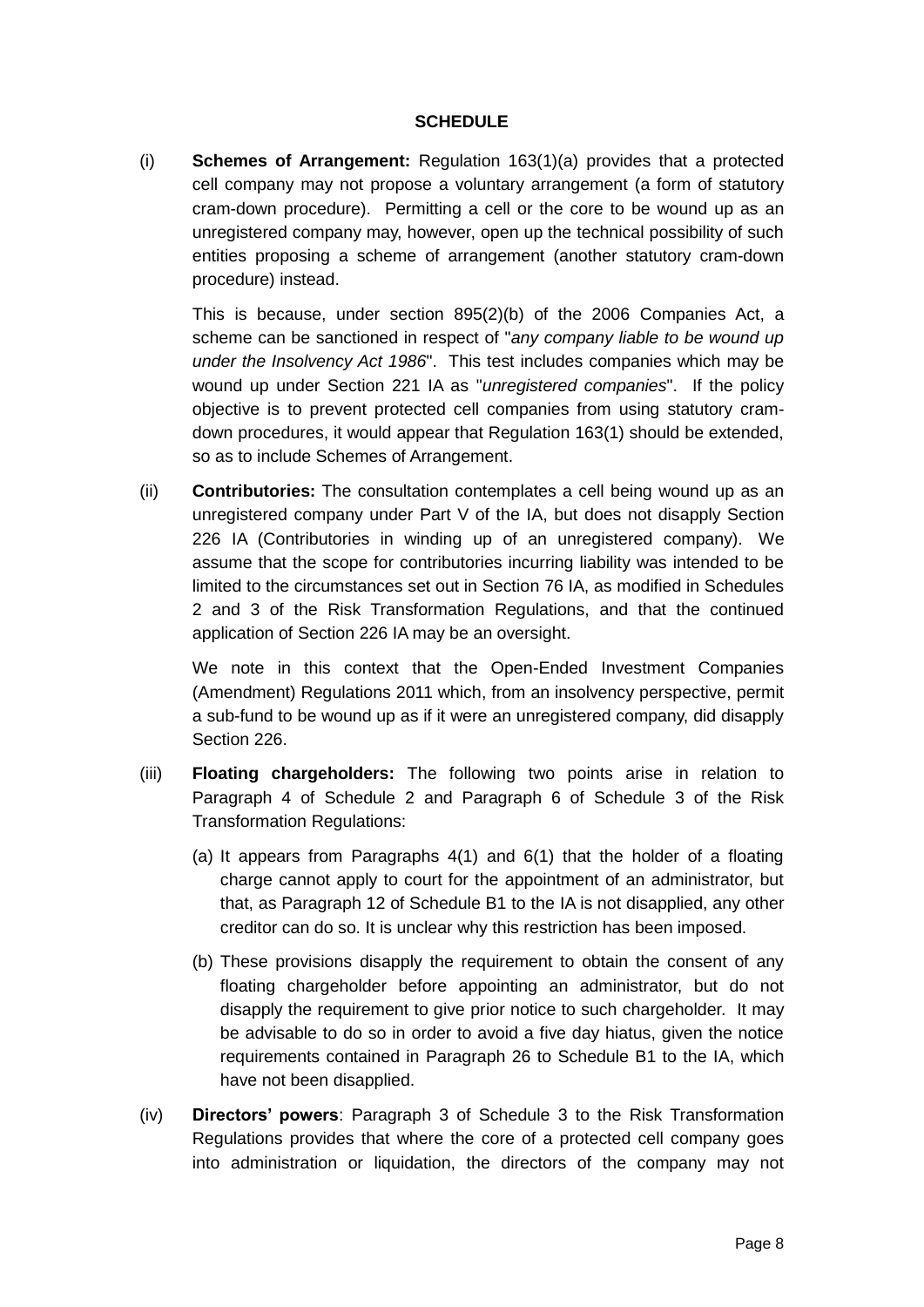exercise any "*management power*" which could interfere with the exercise of the administrator or liquidator's duties. It is unclear why there is not an equivalent provision where a cell goes into administration or liquidation, as considerable uncertainty could arise if the directors of the protected cell company could potentially interfere with the management of that cell, frustrating the strategy of its administrator or liquidator.

- (v) **Notification of insolvency**: Two points may be worth considering:
	- (a) If it is necessary, in Table 6 of Schedule 3, to modify Paragraph 45 of Schedule B1, which applies on administration, it would seem logical to make similar modifications to Section 188 IA (the equivalent provision applicable on liquidation); and
	- (b) Paragraph 5 of Schedule 2 disapplies the requirement to give notice of a protected cell's insolvency on the company's website, but it does not appear to disapply the requirement to give such notice in any order or letter issued by the company (as required by Para 45 of Schedule B1 and Section 188 IA). It therefore appears that a protected cell company might, on a cautious reading, be required to refer to the insolvency of cell A in any business document issued on behalf of cell B.
- (vi) **Administrators' powers:** Table 6 to Schedule 3 appears to give the administrator of the core the ability to pursue a misfeasance action against an administrator of any cell, but the latter does not appear to have the power to bring a misfeasance action against the administrator of the core (which may be a more likely scenario).
- (vii) **Preferential creditors**: Paragraph 2 of Schedule 2 to the Risk Transformation Regulations treats an employee of the protected cell company as an employee of the cell for the purposes of insolvency legislation. This could give rise to an argument that an employee of the core could look to any cell for at least the preferential element of its claim if this was not paid in the liquidation of the core. It might be helpful to make it clear whether this is the intention and, if not, how such preferential claims should be treated.